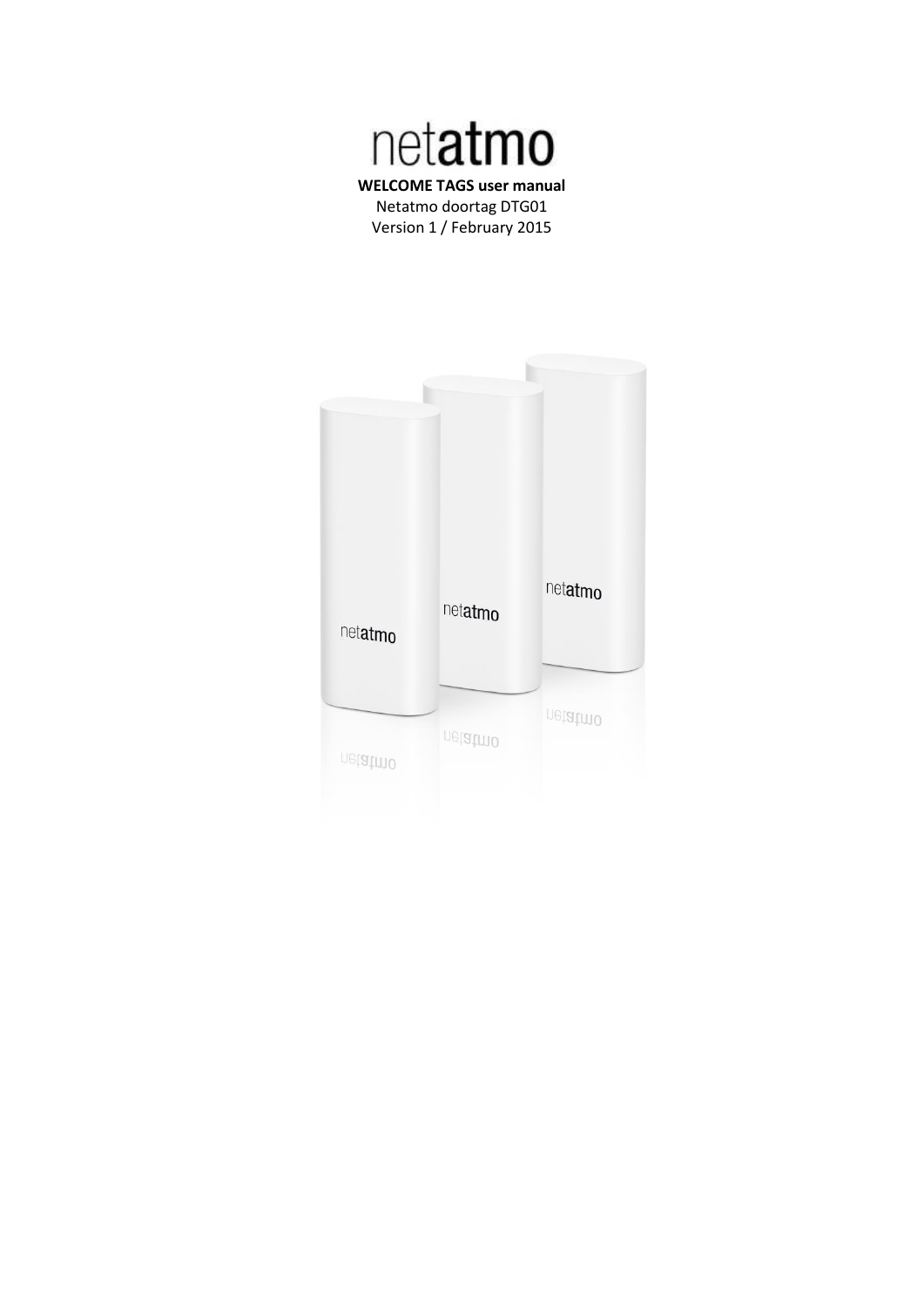# Contents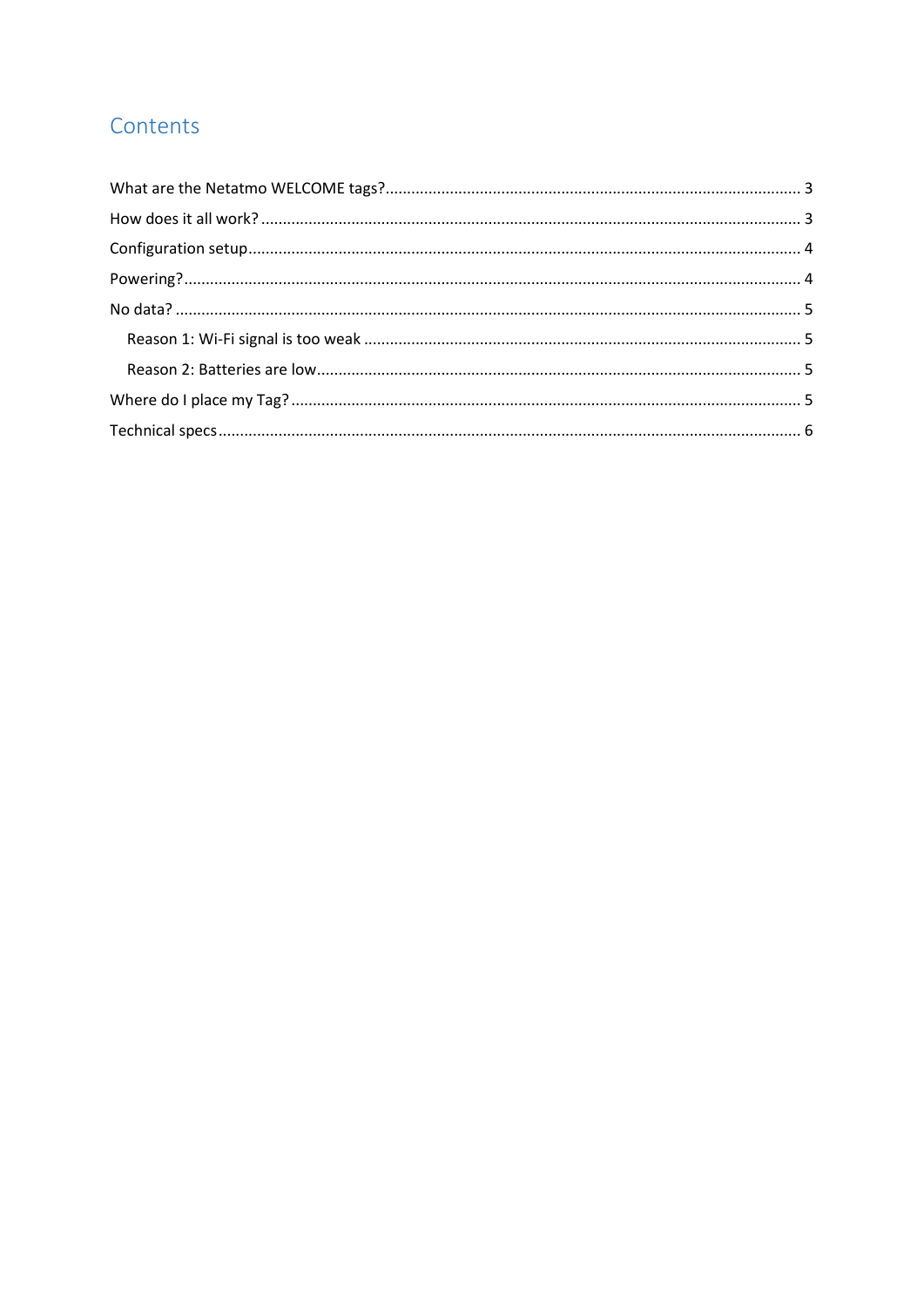## <span id="page-2-0"></span>What are the Netatmo WELCOME tags?



You can add Welcome Tags to your Netatmo Welcome camera. They do not work separately and needs the Netatmo Welcome to operate. They allow you to monitor motion, vibration and let you know about opening and closing of your doors, windows, closets, mailboxes, sunroofs …

## <span id="page-2-1"></span>How does it all work?

Tag sends its measurements directly to the Welcome camera through long range radio communication.

Using your internet access point, the Welcome sends this measurements to your Netatmo account.

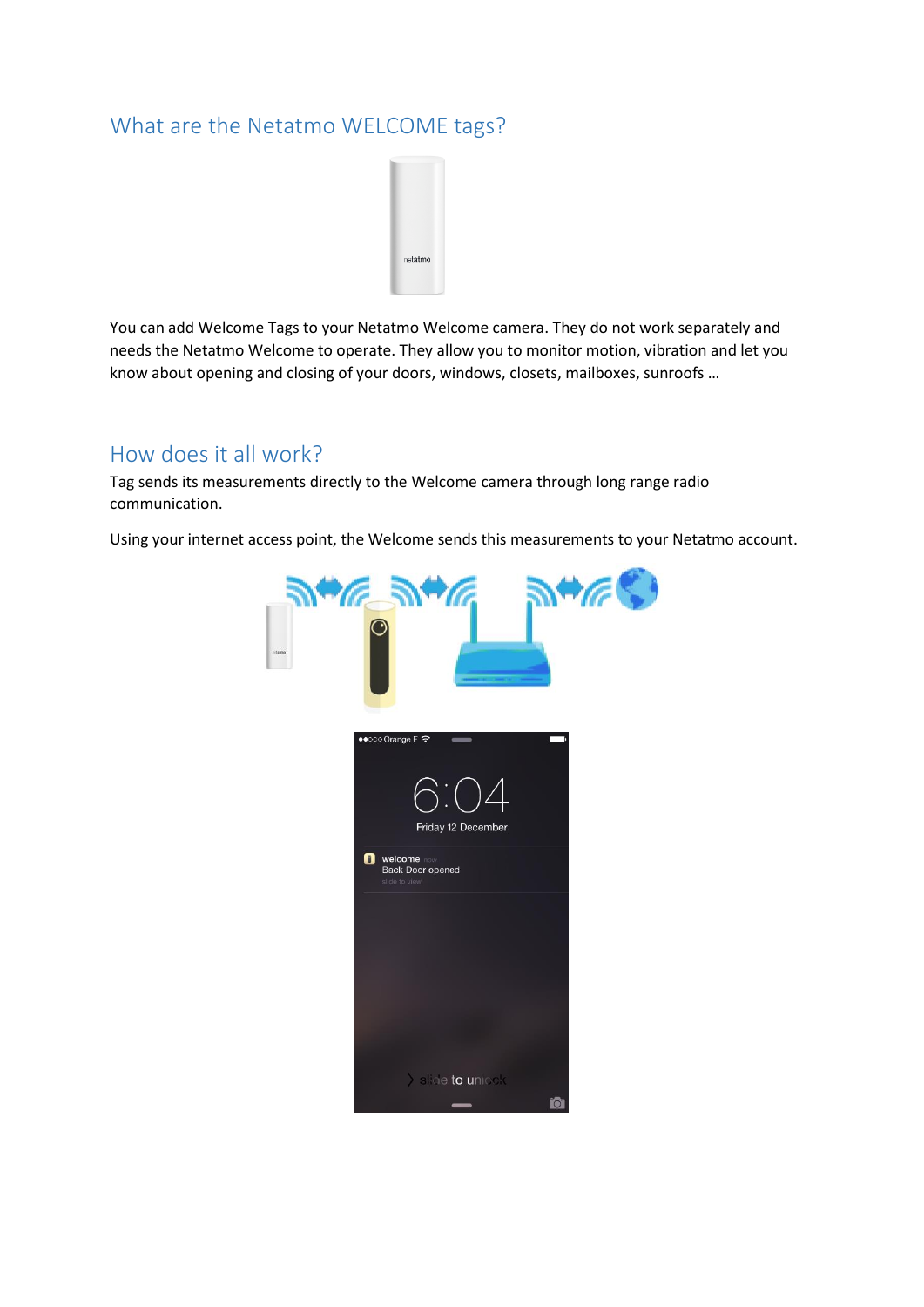# <span id="page-3-0"></span>Configuration setup

To add Tag to the Welcome, follow the instructions on its quick start guide, or click on "Add Tags" in the settings menu. The app will guide you through the installation.



Do not place tag before having set it up.

- 1) Bump the Tag 3 times on the top of WELCOME in order to put them in accessory pairing mode. WELCOME's LED should turn on in a glowing green light.
- 2) Once the communication is established, the LED stays steady. The Tag's LED lights up in a steady green too.
- 3) Set up process is over when both LEDs turn off. Use the smartphone/tablet/computer app to check it is successful.
- 4) You can now place your tag wherever you want in your home (in a 100m range around your Welcome camera)



## <span id="page-3-1"></span>Powering?

Tags are powered by 2 AAA Alkaline batteries each.



Upon introducing the batteries, the light of the Tag should light up green.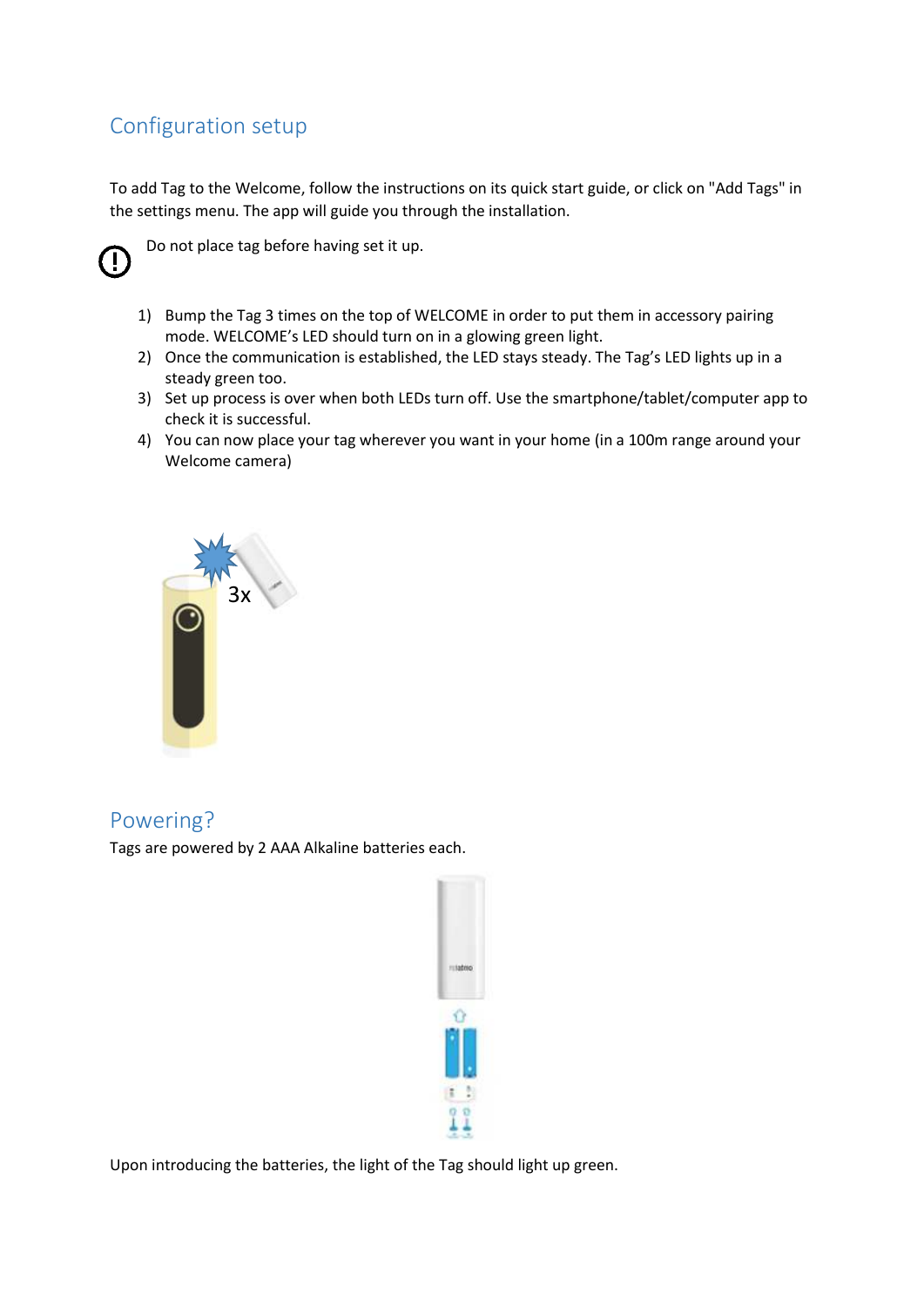**CAUTION**: To ensure water resistance of the Tag, the seal must not be stuck between the Tag's main part and the batteries' cover.

### <span id="page-4-0"></span>No data?

### <span id="page-4-1"></span>Reason 1: Radio signal is too weak

If the Tag is located too far away from your Welcome camera, or separated by solid obstacles such as concrete walls, the Tag might not be able to transmit data correctly. In that case, make sure to bring the Welcome closer to the place you wish to monitor with a Tag.



#### <span id="page-4-2"></span>Reason 2: Batteries are low

Check the Tag's batteries. When inserting batteries, the Tag should flash green. If you are unsure whether your batteries still work, replace them.

### <span id="page-4-3"></span>Where do I place my Tag?

Tag can be placed on any moving (any types of door, window …).

Use the provided adhesives.

Do not place it before having setting it up.

Be careful to let the screws accessible for later batteries replacement.

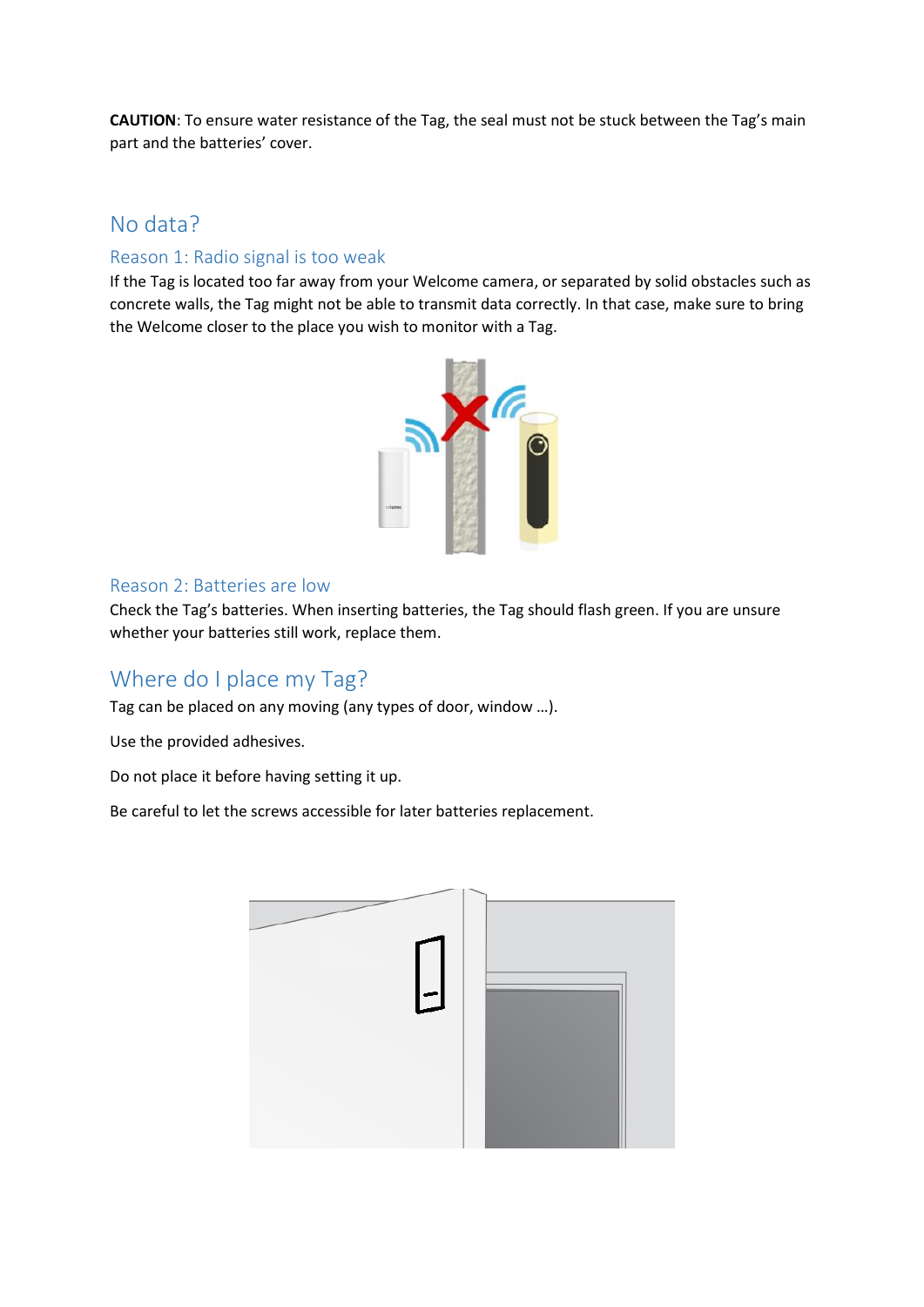

### <span id="page-5-0"></span>Technical specs

#### **SIZE**

76x15.8x30.4 mm / 29.9x6.2x12 inches

#### **MECHANICS & DESIGN**

Single piece of high quality plastic. Indoor and outdoor: resistant to UV, rain and wind. Suits all door and window types.

#### **WIRELESS SPECIFICATIONS**

Radio connection between tags and Netatmo Welcome: long range (100m/330ft)

- 915 MHz: US, Latin America, Australia, New Zealand, South Africa
- 783 MHz: Switzerland
- 921 MHz: Japan, Singapore
- 868 MHz: "Rest of the world"

Bluetooth Low Energy for setup.

#### **SENSORS**

Motion/vibration-sensor Open/closed-sensor

#### **POWER AND BATTERIES**

Welcome Tags powered by 2 AAA batteries (up to 2 years autonomy).

#### **FREE APP**

Use Netatmo Welcome app and webapp.

#### **REQUIREMENTS**

Welcome Tags only work with the Netatmo Welcome camera sold separately.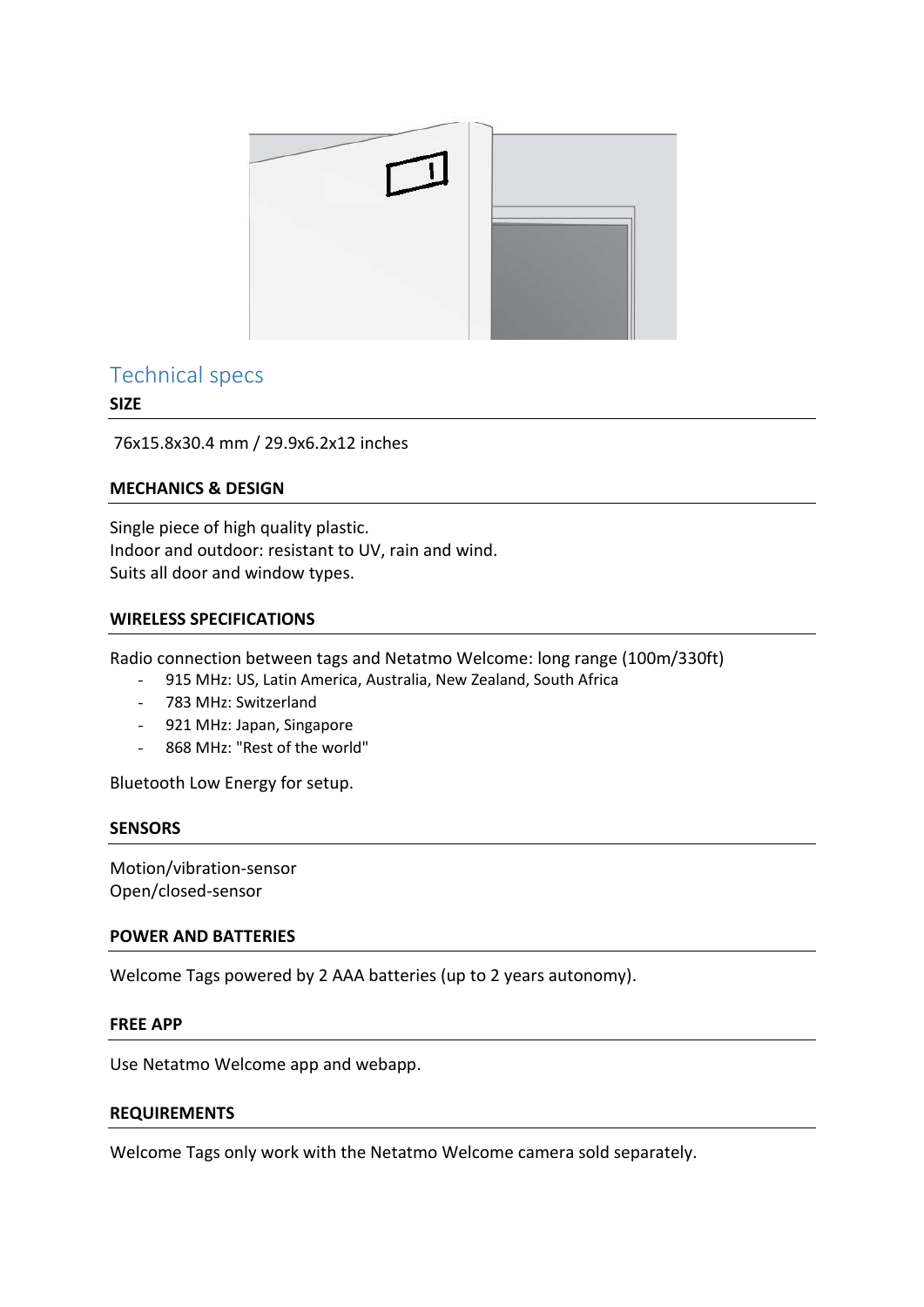### **PACK CONTENT**

3 Welcome Tags 3 strong adhesives strips 3x2 AAA batteries